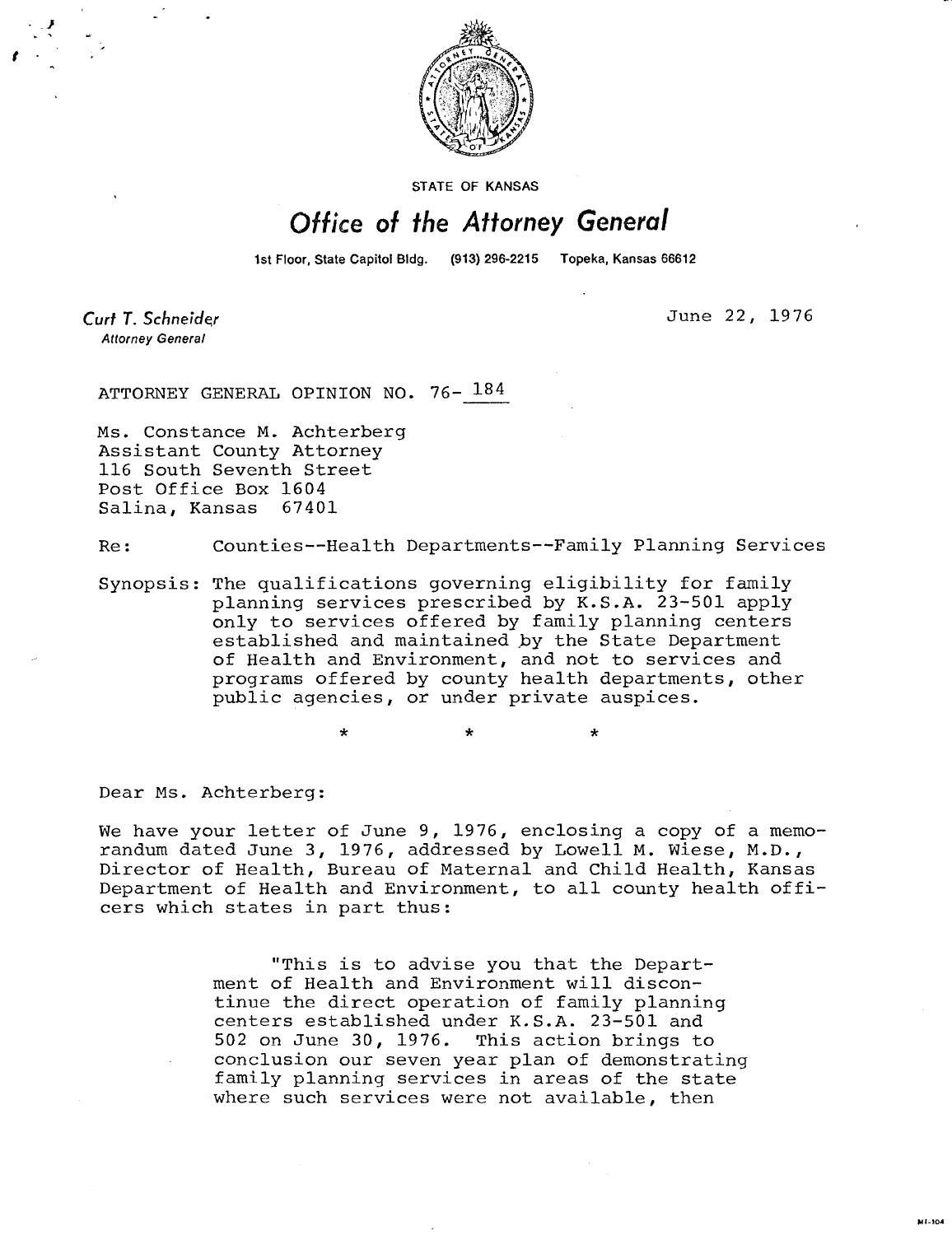Ms. Constance M. Achterberg Page Two June 22, 1976

> phasing out the state operated centers as local communities developed their own integrated services. We believe that quality family planning services can best be provided at the community level as a component of a comprehensive maternal and child health service."

You write to seek confirmation of Dr. Wiese's further statement in the memorandum concerning persons eligible for services provided other than through centers operated by the State Department of Health and Environment:

> "The Kansas statutory qualifications for eligibility for family planning centers, concerning age, residence and marital status, as discussed by the Attorney General in Opinion No. 75-450, of December 9, 1975, apply only to State Department of Health and Environment centers established under K.S.A. 23-501, and not to those operated by local health departments or under private auspices or through other public agencies."

You write to seek confirmation of that advice, and that the statutory eligibility qualifications of K.S.A. 23-501, as discussed in Opinion No. 75-450 issued by this office under date of December 9, 1975, do not in fact apply to services offered by the Salina-Saline County Health Department.

Dr. Wiese is entirely correct. K.S.A. 1975 Supp. 23-501 states in pertinent part thus:

> "The secretary of health and environment shall establish and maintain family planning centers in cooperation with state social welfare offices and county health departments. Such family planning centers, upon request of any person who is over eighteen (18) years of age and who is married or who has been referred to said center by a licensed physician and who resides in this state, may furnish and disseminate information concerning, and means and methods of planned parenthood . . . ." [Emphasis supplied.]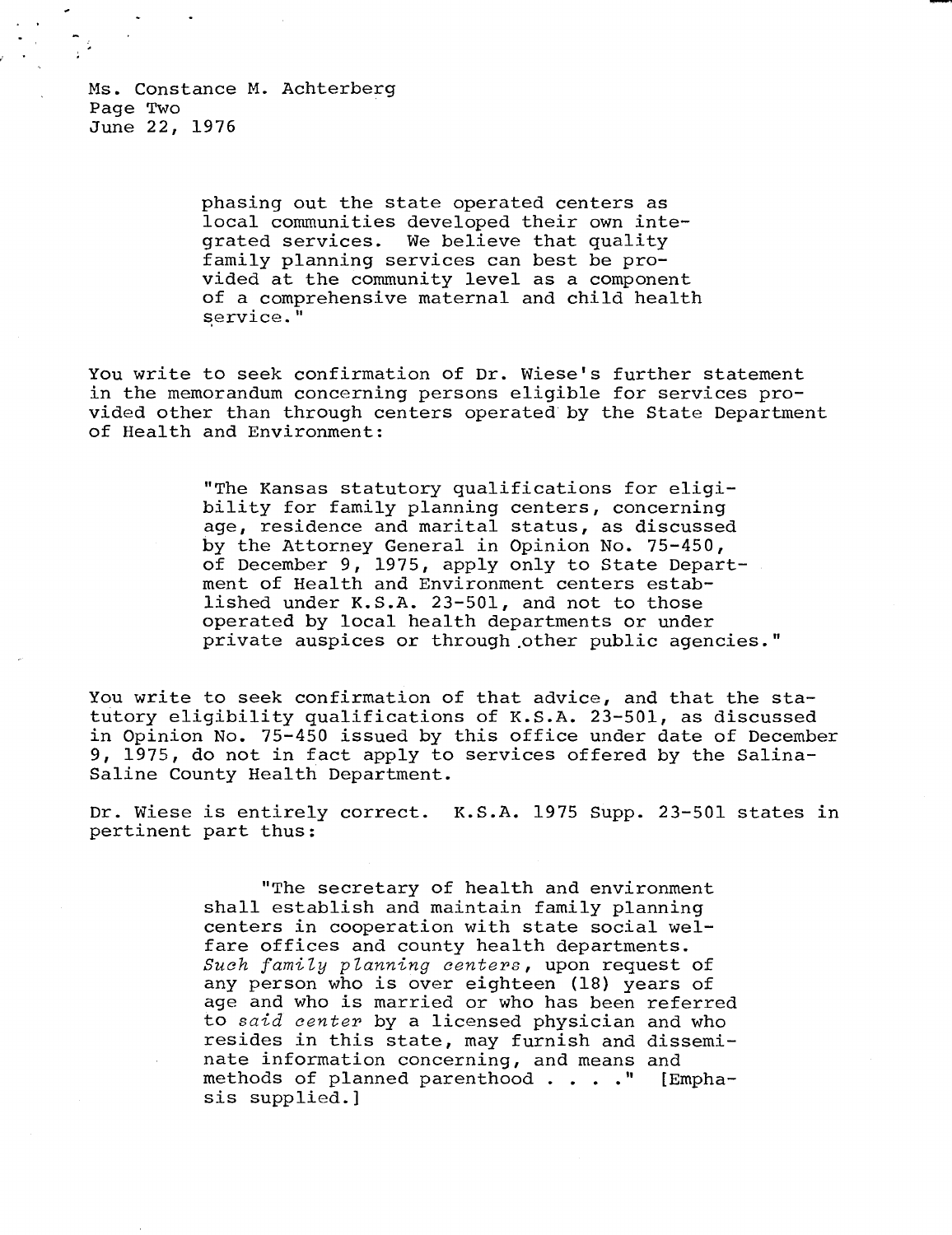Ms. Constance M. Achterberg Page Three June 22, 1976

The qualifications governing eligibility for services of the centers applies, clearly, only to services furnished by "[s]uch family centers" as are established and maintained by the Secretary of Health and Environment under this act. These qualifications manifestly do not apply to services and programs offered by county health departments, by other public agencies, or under private auspices.

To recapitulate, if and when the Secretary of Health and Environment should reestablish and maintain family planning centers at any time in the future, so long as K.S.A. 23-501 is in effect, eligibility for the services of such centers is governed by the restrictions of that provision, as discussed earlier in Opinion No. 75-450. However, that provision, and the cited opinion, apply only to family planning centers established and operated by the Secretary of Health and Environment, and not to other providers of such services, including county health departments. Accordingly, I agree fully with the advise of Dr. Wiese in the referenced memorandum.

Yours very truly,

CURT T. SCHNEIDER Attorney General

CTS:JRM:kj

cc: Mr. Dwight Metlzer Secretary Department of Health and Environment Building 740 - Forbes AFB Topeka, Kansas

> Lowell M. Wiese, M.D. Director of Health Department of Health and Environment Building 740 - Forbes AFB Topeka, Kansas